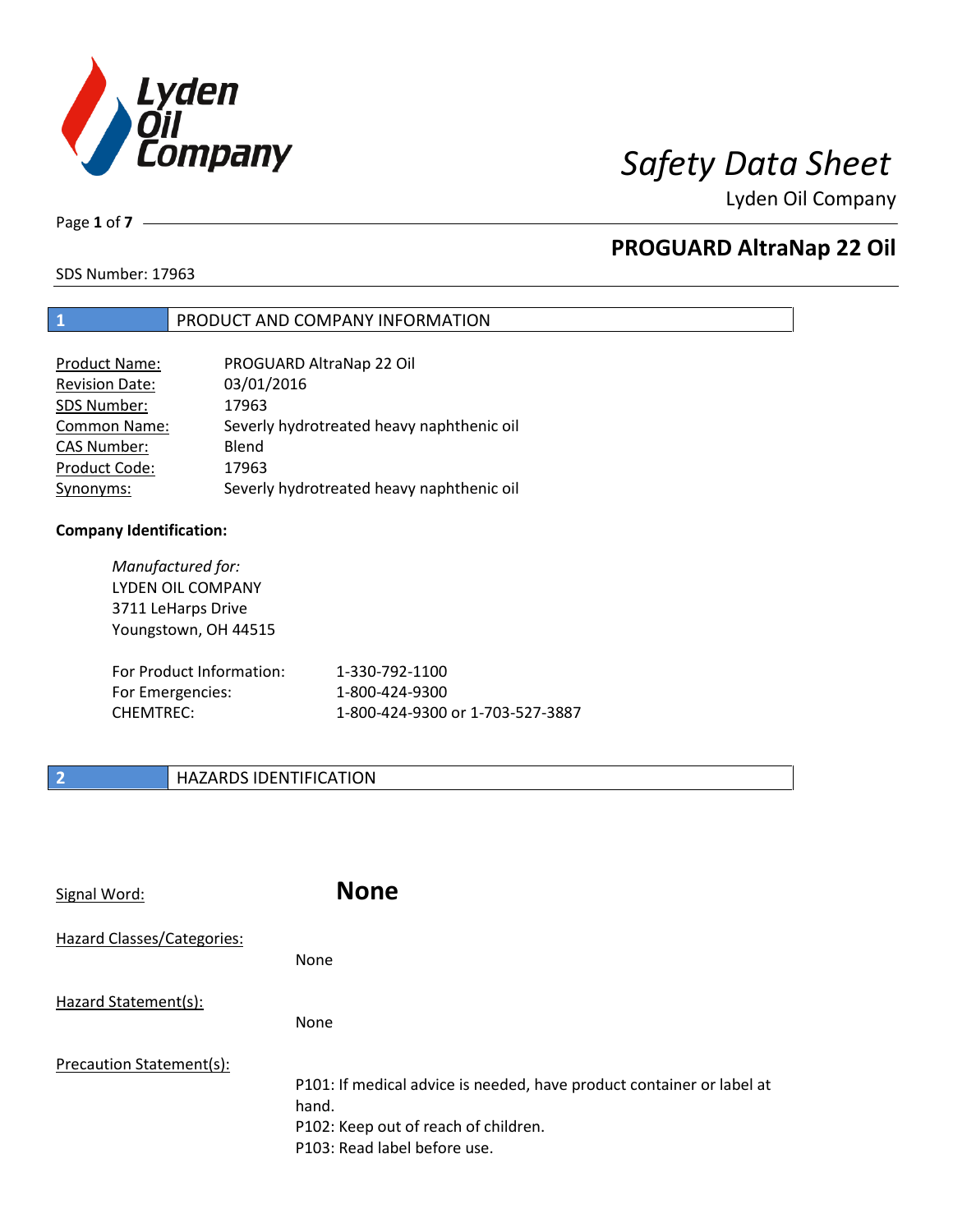

Lyden Oil Company

Page **2** of **7**

# **PROGUARD AltraNap 22 Oil**

SDS Number: 17963

Other Hazard Statement(s):

Repeated exposure may cause skin dryness or cracking.

|  | COMPOSITION / INFORMATION ON INGREDIENTS |  |
|--|------------------------------------------|--|
|--|------------------------------------------|--|

Ingredients:

*Mixture of the substances listed below with nonhazardous additions.*

| <b>Chemical Name</b>                                   | <b>CAS Number</b> | Percentage |
|--------------------------------------------------------|-------------------|------------|
| Distillates (petroleum), hydrotreated heavy naphthenic | 64742-52-5        | 100        |

*\*Any concentration shown as a range is to protect confidentiality or is due to batch variation.*

| $\overline{4}$ | ATACIDFC<br>$\mathbf{r}$<br>N<br>כאחטו<br>. .<br>$\cdots$ |
|----------------|-----------------------------------------------------------|
|                |                                                           |

# Description of First Aid Measures:

| Inhalation:   | If symptoms develop, move victim to fresh air. If symptoms persist,                                               |
|---------------|-------------------------------------------------------------------------------------------------------------------|
|               | obtain medical attention.                                                                                         |
| Skin Contact: |                                                                                                                   |
|               | Wash with soap and water. Remove contaminated clothing and wash<br>before reuse. Get medical attention if needed. |
| Eye Contact:  |                                                                                                                   |
|               | Rinse opened eye for several minutes under running water. If<br>symptoms persist, consult medical attention.      |
| Ingestion:    |                                                                                                                   |
|               | Rinse mouth with water. If symptoms develop, obtain medical<br>attention.                                         |

Symptoms and Effects, both acute and delayed:

No further relevent data available.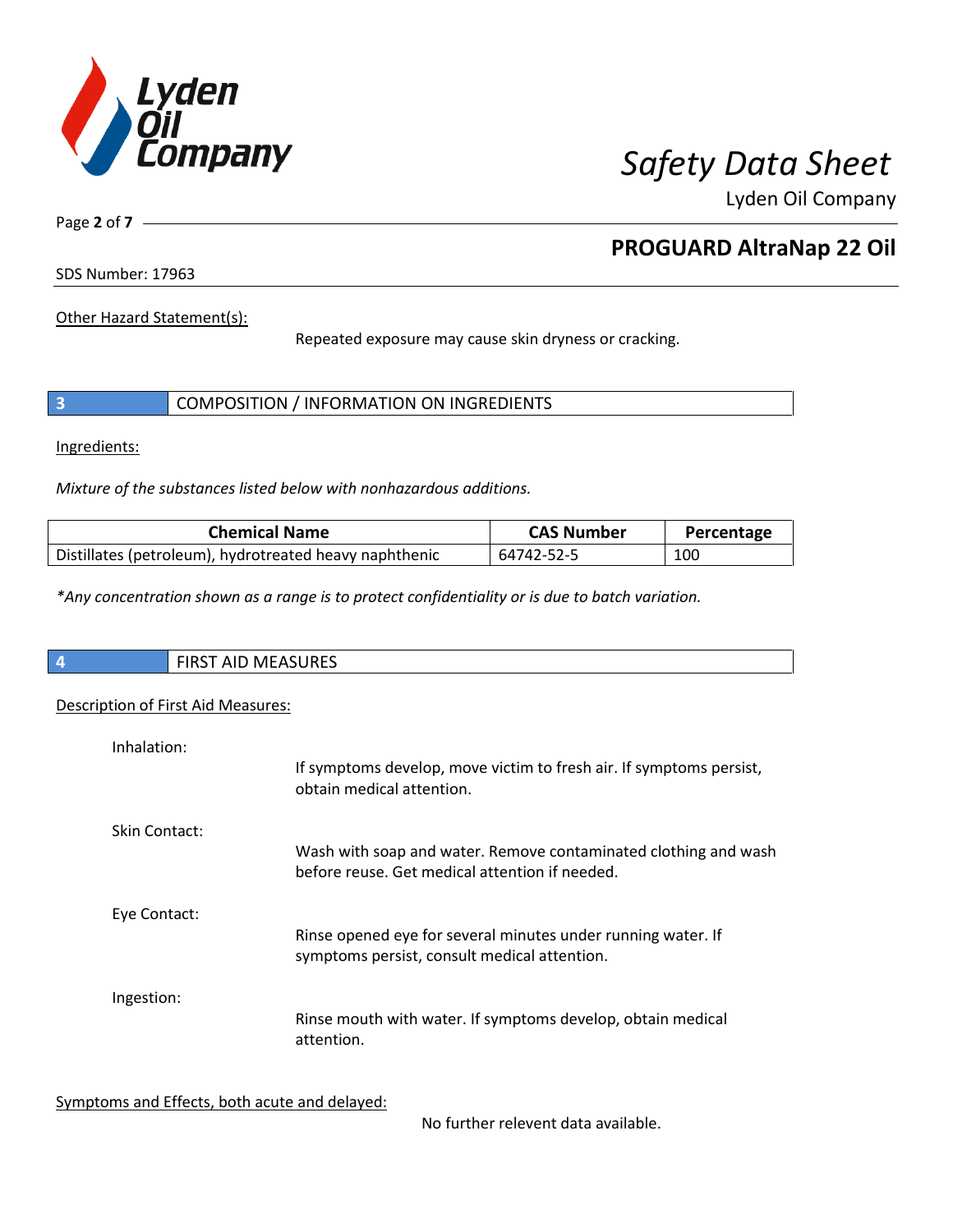

Lyden Oil Company

| SDS Number: 17963 |  |
|-------------------|--|
|-------------------|--|

Page **3** of **7**

Recommended Actions:

Treat symptomatically. Call a doctor or poison control center for guidance.

| 5                               | FIRE FIGHTING MEASURES                    |                                                                                                                                                                                                   |
|---------------------------------|-------------------------------------------|---------------------------------------------------------------------------------------------------------------------------------------------------------------------------------------------------|
|                                 | Recommended Fire-Extinguishing Equipment: | Use dry powder, foam, or carbon dioxide fire<br>extinguishers. Water may be ineffective in fighting<br>an oil fire unless used by experienced fire fighters.                                      |
| Possible Hazards During a Fire: |                                           | Hazardous combustion products may include: A<br>complex mixture of airborne solid and liquid<br>particulates and gases (smoke). Carbon monoxide.<br>Unidentified organic and inorganic compounds. |
|                                 | <b>Recommendations to Firefighters:</b>   | No special measures required.                                                                                                                                                                     |
| $6\phantom{1}6$                 | <b>ACCIDENTAL RELEASE MEASURES</b>        |                                                                                                                                                                                                   |
| <b>Personal Precautions:</b>    |                                           |                                                                                                                                                                                                   |
|                                 |                                           | Avoid contact with skin, eyes, and clothing.<br>Keep away from sources of ignition.                                                                                                               |
| <b>Emergency Procedures:</b>    |                                           | Contain spilled material, collect in suitable and<br>properly labeled containers.                                                                                                                 |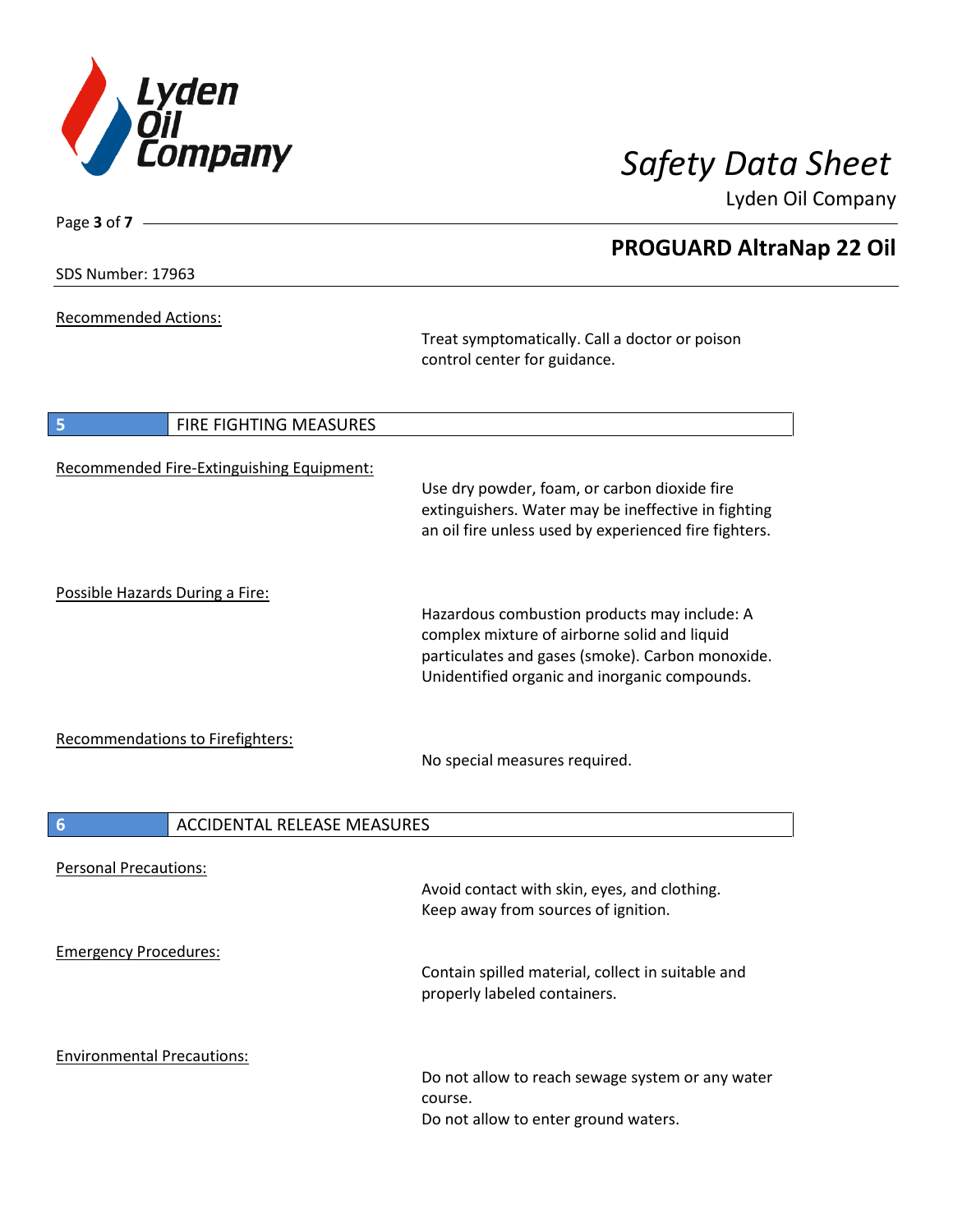

Lyden Oil Company

SDS Number: 17963

Page **4** of **7**

Cleanup Procedures:

Pick up excess with inert absorbant material.

| $\overline{7}$               | HANDLING AND STORAGE |
|------------------------------|----------------------|
|                              |                      |
| <b>Handling Precautions:</b> |                      |

Handle with care and avoid spillage on the floor. Do not cut, weld, drill, grind, braze, or solder container.

Storage Requirements:

Keep container tightly sealed. Keep away from sources of ignition.

### **8** EXPOSURE CONTROLS / PERSONAL PROTECTION

### Exposure Limits:

-64742-52-5 Distillates (petroleum), hydrotreated heavy naphthenic (100%):

ACGIH TLV - Short-term value: 10mg/m<sup>3</sup> Long-term value: 5mg/m<sup>3</sup> OSHA PEL – Long-term value: 5mg/m<sup>3</sup>

### Engineering Controls:

All ventilation should be designed in accordance with OSHA standard (29 CFR 1910.94).

Personal Protective Equipment:

Wash hands before breaks and at the end of work. Use safety glasses and gloves.

# **9** PHYSICAL AND CHEMICAL PROPERTIES

Color: Golden Physical State: Liquid

Odor: Data not available Odor Threshold: Data not available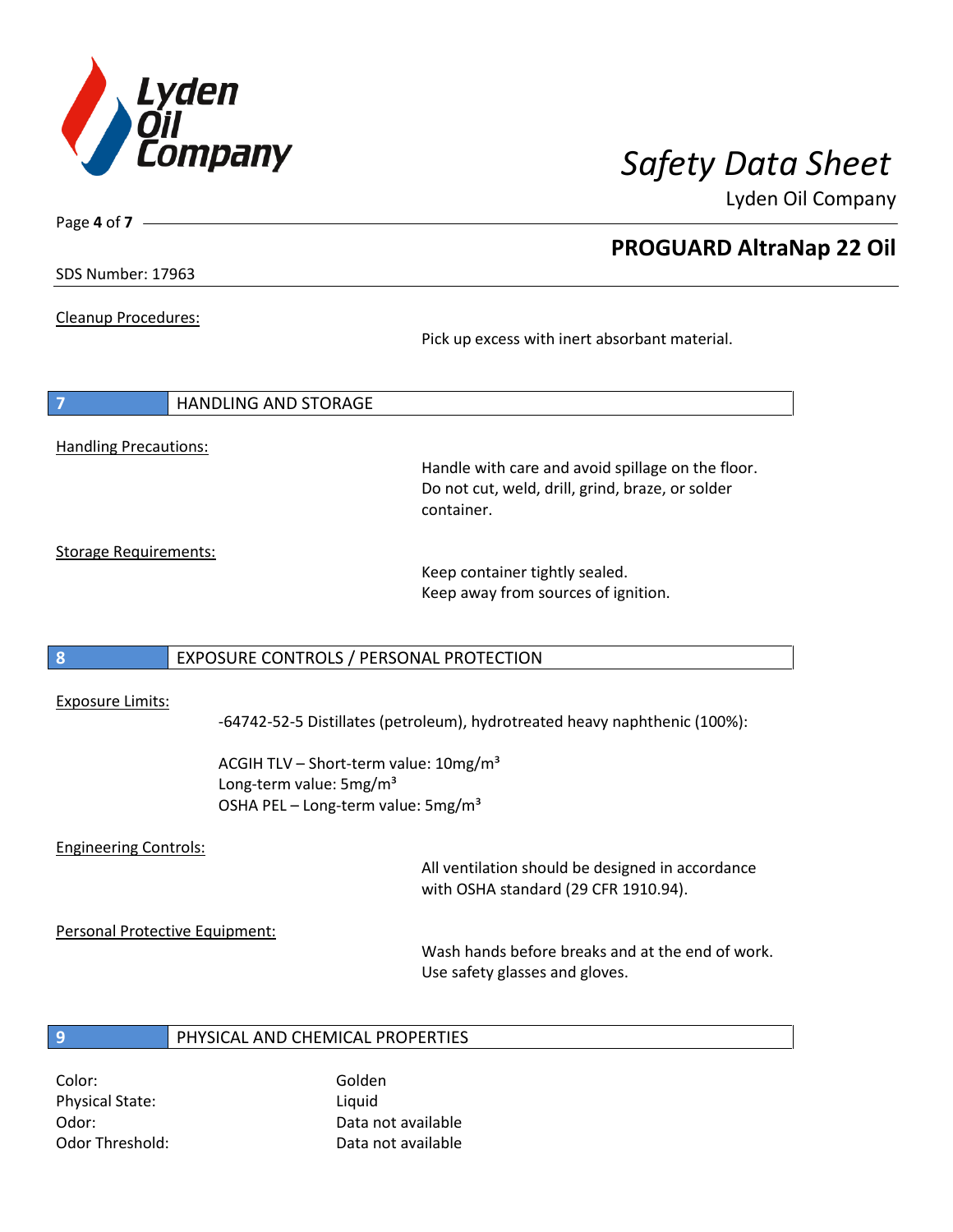

Lyden Oil Company

### SDS Number: 17963

Page **5** of **7**

| pH:                        | Data not available              |
|----------------------------|---------------------------------|
| <b>Melting Point:</b>      | Data not available              |
| <b>Boiling Point:</b>      | $>425^\circ$ F                  |
| <b>Boiling Range:</b>      | Data not available              |
| Flash Point:               | 179° C / 354.2° F               |
| <b>Evaporation Rate:</b>   | Data not available              |
| Flammability:              | Data not available              |
| Flammability Limits:       | Data not available              |
| Vapor Pressure:            | Data not available              |
| Vapor Density:             | Data not available              |
| <b>Relative Density:</b>   | 7.62 pounds per gallon at 60° F |
| Solubilities:              | Insoluble in water              |
| Partition Coefficient:     | Data not available              |
| Auto-Ignition Temperature: | Data not available              |
| Decomposition Temperature: | Data not available              |
| Viscosity:                 | Data not available              |
|                            |                                 |

# **10** STABILITY AND REACTIVITY

| Stability:                     | Stable under normal conditions.                                  |
|--------------------------------|------------------------------------------------------------------|
| Reactivity:                    | Not reactive under normal conditions.                            |
| <b>Conditions to Avoid:</b>    | Extreme temperature, sparks, open flame, and<br>direct sunlight. |
| <b>Hazardous Reactions:</b>    | No known hazardous reactions.                                    |
| <b>Incompatible Materials:</b> | No further relevant information available.                       |
| <b>Decomposition Products:</b> | Hazardous decomposition products are not<br>expected to form.    |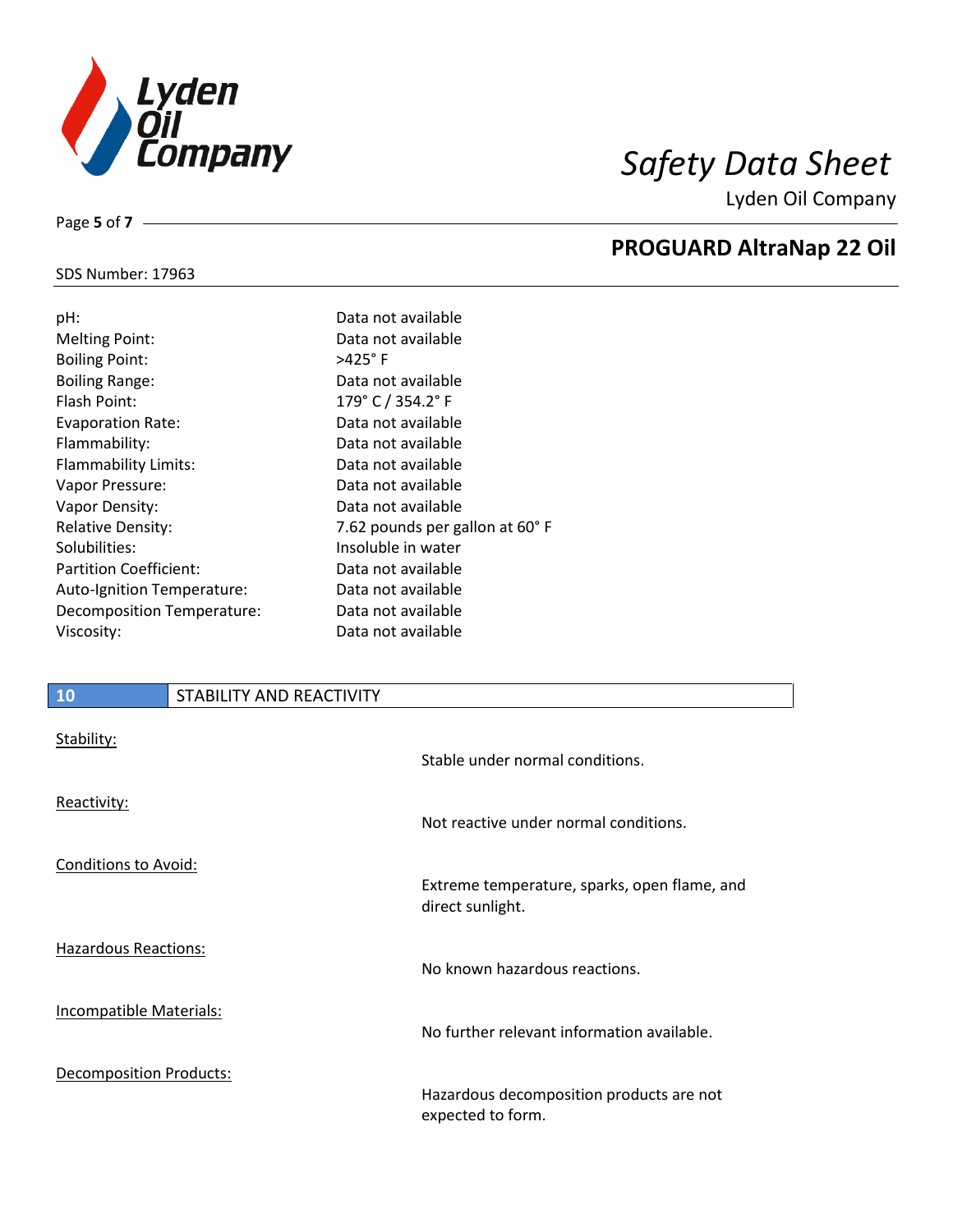

Lyden Oil Company

SDS Number: 17963

| $\boxed{11}$<br><b>TOXICOLOGICAL INFORMATION</b>                                   |                                                                                             |
|------------------------------------------------------------------------------------|---------------------------------------------------------------------------------------------|
| Routes of Exposure:                                                                | Skin and eye contact are the primary routes of                                              |
|                                                                                    | exposure although exposure may occur following<br>accidental ingestion.                     |
| <b>Exposure Effects:</b>                                                           |                                                                                             |
|                                                                                    | Repeated skin contact may cause dermatitis or an<br>oil acne.                               |
| <b>Measures of Toxicity:</b>                                                       | No test data available.                                                                     |
| Carcinogenic/Mutagenic Precautions:                                                |                                                                                             |
|                                                                                    | Non-carcinogenic and not expected to be<br>mutagentic.                                      |
|                                                                                    |                                                                                             |
| 12<br><b>ECOLOGICAL INFORMATION</b>                                                |                                                                                             |
| <b>Ecological Precautions:</b>                                                     | Avoid exposing to the environment.                                                          |
| <b>Ecological Effects:</b><br>No specific environmental or aquatic data available. |                                                                                             |
|                                                                                    |                                                                                             |
| 13<br>DISPOSAL CONSIDERATIONS                                                      |                                                                                             |
| Disposal Methods:                                                                  |                                                                                             |
|                                                                                    | Dispose of waste material in accordance with all<br>local, state, and federal requirements. |
| <b>Disposal Containers:</b>                                                        | Use properly approved container for disposal.                                               |
| <b>Special Precautions:</b>                                                        | Do not flush to surface waters or drains.                                                   |

Page **6** of **7**